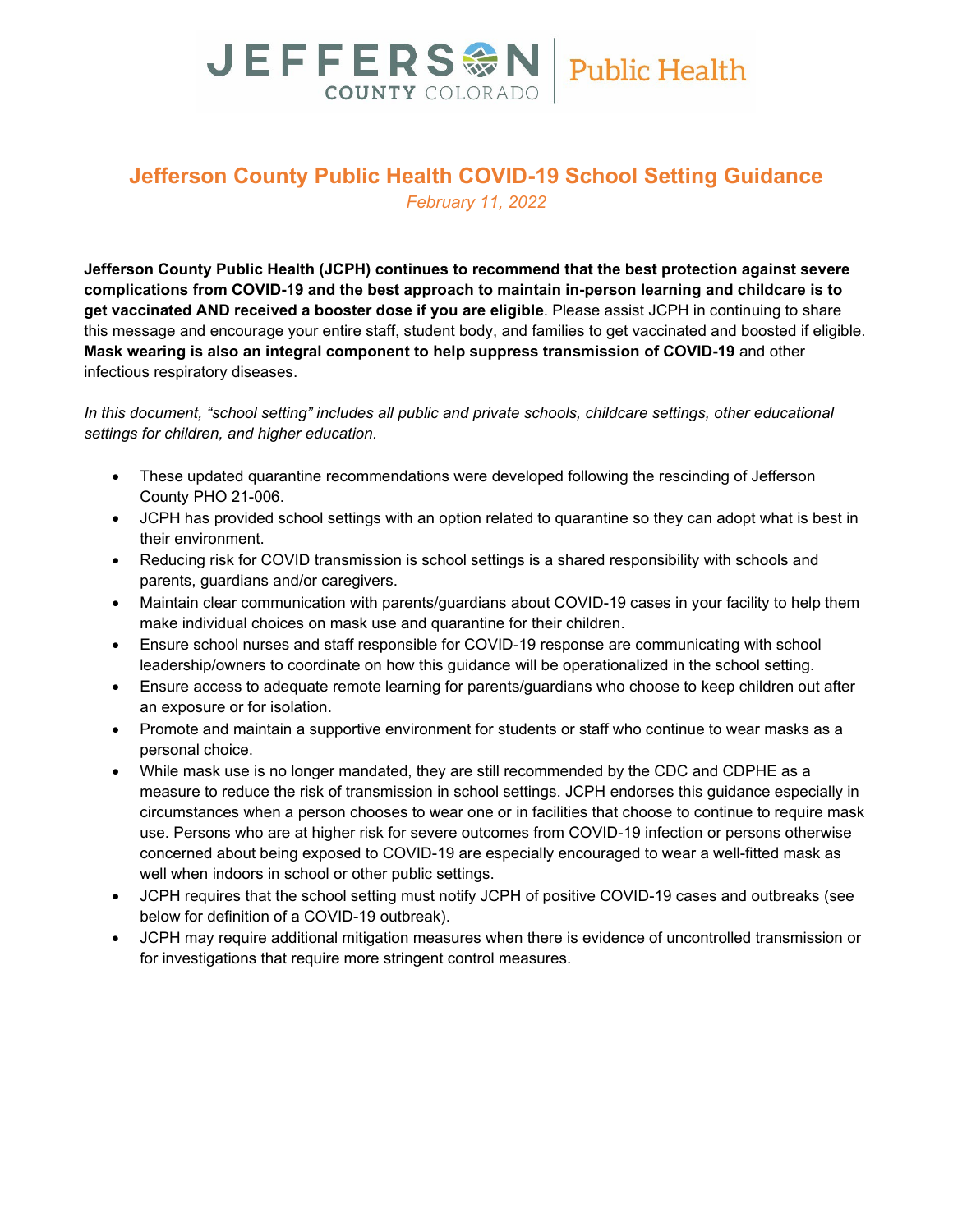# JEFFERS & N | Public Health **COUNTY COLORADO**

## **JCPH COVID-19 Protocol for Isolation (REQUIRED)**

#### **Isolation Definition:**

Isolation is required pursuant to the legal authority set forth in C.R.S § 25-1.5-102(1) and § 25-1-506(3)(b). The terms of the requirement are set forth by the CDC and CDPHE:

- [Isolation](https://pbs.twimg.com/media/FIWgxwlVEAEb0Q9.jpg) is for those who have tested positive using any diagnostic COVID-19 test for COVID-19 or developed symptoms after a COVID-19 exposure.
	- o Those required to isolate **must** do so for a minimum of 5 days. Day 0 is considered the date of either symptom onset or the date of the positive test collection.
	- $\circ$  Earliest eligible return is on day 6 if the person has been fever-free for 24 hours (without the use of fever reducing medication) and there has been significant improvement of symptoms.
	- $\circ$  JCPH strongly recommends wearing a well-fitted mask for persons aged 3 and older for an additional 5 days.
	- o Diagnostic COVID-19 test: a test that detects a current COVID-19 infection. These tests include PCR , rapid molecular, and antigen tests. Serology (antibody) tests can check for evidence of past infection or vaccination but cannot tell if a person currently has COVID-19 and are therefore not considered diagnostic tests.
	- $\circ$  JCPH requires that the school setting must notify JCPH of positive COVID-19 cases.

### **JCPH COVID-19 Protocol for Quarantine (SEE DEFINITIONS)**

### **Quarantine Guidance Definitions:**

JCPH provides the school setting with measures to help reduce the risk of transmission in their facility. School settings have the option to use the guidance based on the facility's assessment of the setting in which cases are occurring. There are certain instances of required quarantine detailed below.

### **Quarantine Definition:**

- Quarantine can be required pursuant to the legal authority set forth in C.R.S § 25-1.5-102(1) and § 25-1- 506(3)(b). The terms of the requirement are set forth by the CDC and CDPHE:
	- o [Quarantine](https://pbs.twimg.com/media/FIWgxwfVgAE6fGv.jpg) is for close contacts of a person who has tested positive for COVID-19.
		- **Those required to quarantine must do so for 5 full days, to include wearing a mask during** this time. Day 0 is considered the day of the final exposure to a positive case. Quarantined people can return to routine activities on 6th day if they have stayed symptom free, but must continue to wear a mask for an additional 5 full days.
		- Close contacts in a school setting are defined as being within 3 feet of a person who has tested positive for COVID-19 for a cumulative 15 minutes or more over a 24-hour period during the positive cases' infectious period when either the infectious and/or exposed person was not properly wearing a mask.
		- Household contacts: Household exposures often mean that the remaining members of the household are continuously exposed to the virus during the entire isolation period. The unvaccinated student/staff that has a household exposure cannot start their quarantine until the isolation period has ended for all positive household members.
		- See below for definition of exemption of quarantine criteria.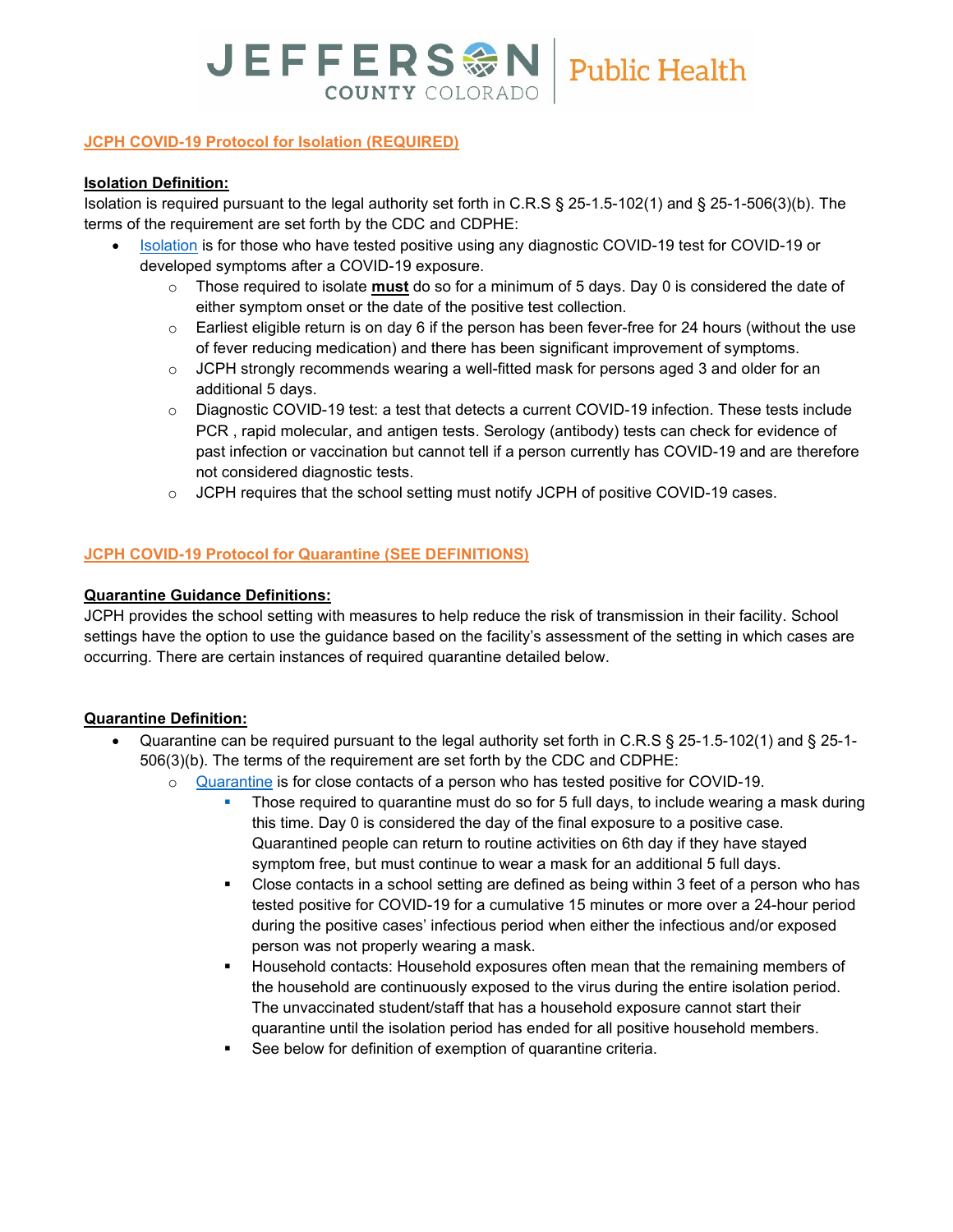# JEFFERS M Public Health **COUNTY COLORADO**

### **Quarantine for persons who meet criteria as a close contact from an exposure in a school setting:**

JCPH recommends:

Regardless of whether quarantine is instituted, encourage testing at least once during the first 5-days after the exposure, watch for symptoms, and if symptoms develop the person should stay home and get tested.

- For persons aged 3 years and older:
	- 5-day quarantine for persons who are a close contact to someone with COVID-19 AND do not meet the criteria for no quarantine.
	- Wear a well-fitted mask for persons aged 3 years and older for 10 days after the exposure when you are within the school setting.
- For persons aged less than 3 years:
	- 10-day quarantine for persons who are a close contact to someone with COVID-19 AND do not meet the criteria for no quarantine.

## **Quarantine for persons who meet criteria as a close contact from an exposure in a school setting in an outbreak:**

JCPH requires:

- JCPH requires that the school setting must notify JCPH of positive COVID-19 cases and outbreaks (see below for definition of a COVID-19 outbreak).
- For persons aged 3 years and older:
	- 5-day quarantine for persons who are a close contact to someone with COVID-19, unless the person meets quarantine exemption criteria.
	- JCPH recommends that persons aged 3 years and older wear a well-fitted mask for 10 days after the exposure when you are within the school or childcare setting, if not required to quarantine.
- For persons aged less than 3 years:
	- 5-day quarantine for persons who are a close contact to someone with COVID-19, unless the person meets criteria for no quarantine.
	- 10-day quarantine is recommended for this age group.
	- Encourage testing at least once during the first 5-days after the exposure.
	- Watch for symptoms. If symptoms develop, stay home and get tested.

### **If an exposed person meets any of these criteria below, then no quarantine is necessary.**

• Is aged 5-11 years and has completed the primary COVID-19 vaccine series at least 14 days prior to exposure, Or

•

- Is aged 12+ years and is up to date on all recommended COVID-19 vaccine doses (including a booster dose if 5+ months after mRNA vaccines or 2+ months after Johnson & Johnson vaccine), Or
- Had a positive COVID-19 test (documented PCR or antigen test) in past 90 days, Or
- Participating in a continual weekly screening testing program and will continue to participate for at least 2 additional weeks, Or
- Participating in an established post-exposure, Test-to-Stay program.
- No quarantine is necessary if an exposure occurred in a routine classroom setting and both the infected individual and the exposed individual were wearing well-fitting masks correctly and consistently over the mouth and nose during the exposure.

*Note: Recommendations for testing, symptom monitoring, and mask use remain the same.*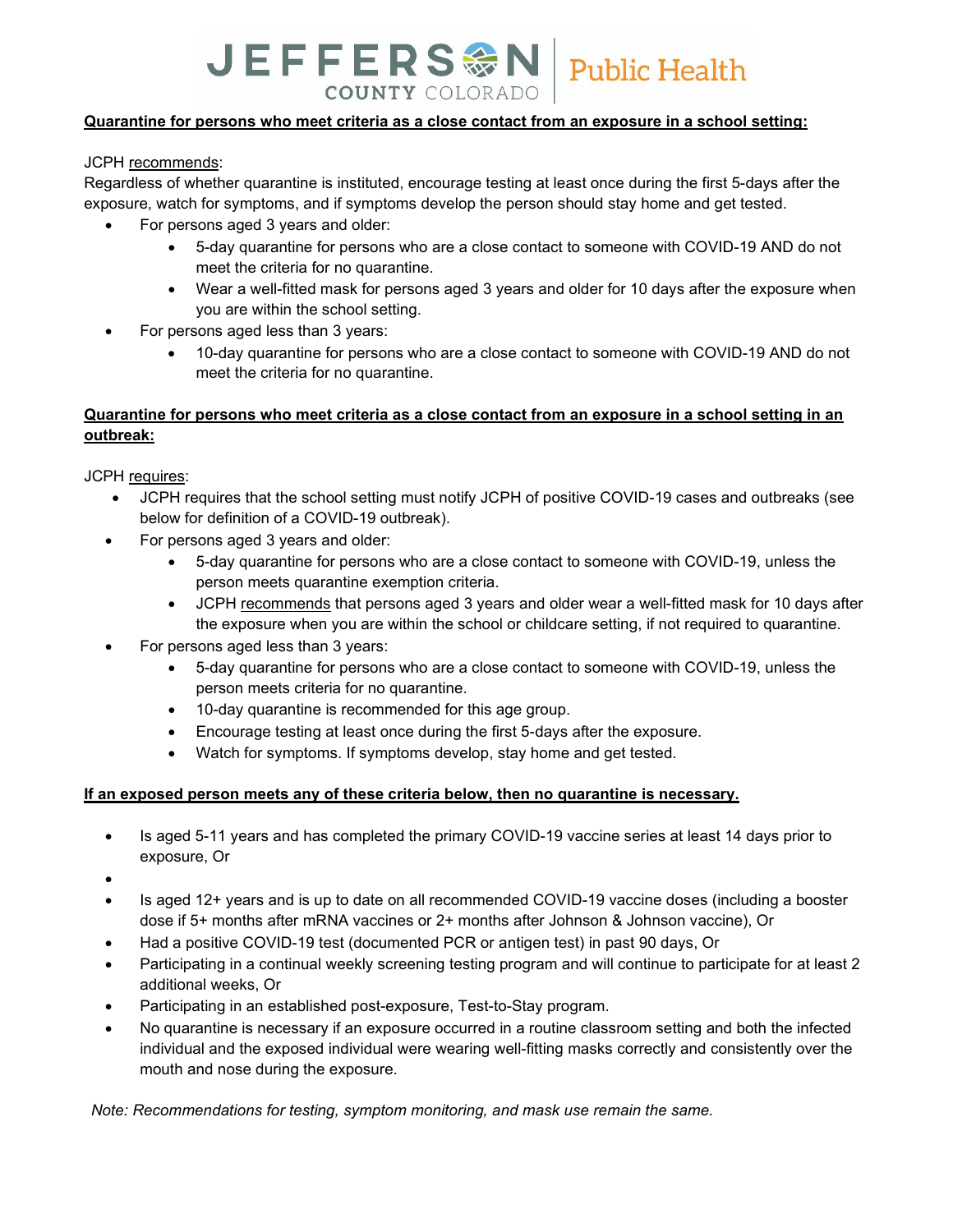# JEFFERS M Public Health **COUNTY COLORADO**

### **Out-of-school setting exposure:**

For persons who meet criteria as a close contact from an exposure outside the school setting, continue to follow guidance for the general public. These persons should quarantine for 5-days unless they meet the criteria for no quarantine; watch for symptoms; get tested during the 5-days after the exposure; and wear a well-fitted mask for persons aged 3 years and older for 10 days after the exposure when you are within the school setting.

### **JCPH Best Practice Recommendations for School Settings:**

- Mask use is still required on public transportation (e.g., school buses) by federal rule.
- Continue to communicate messaging on staying home when sick and ensure compliance with facility illness exclusion policies.
- Get vaccinated for COVID-19.
- Promote handwashing.
- While mask use is no longer mandated, they are still recommended by the CDC and CDPHE as a measure to reduce the risk of transmission in school settings. JCPH endorses this guidance especially in circumstances when a person chooses to wear one or in facilities that choose to continue to require mask use. Persons who are at higher risk for severe outcomes from COVID-19 infection or persons otherwise concerned about being exposed to COVID-19 are especially encouraged to wear a well-fitted mask as well when indoors in school or other public settings.
- Eat in classrooms or outside.
	- $\circ$  If eating in classrooms, maximize ventilation by opening windows if able or utilizing a Box Fan Air [Filter.](https://cleanaircrew.org/box-fan-filters/)
	- $\circ$  If eating in classrooms is not feasible implement other means of avoiding crowded lunchrooms
		- Pre-plate lunches to avoid crowding in line
		- Stagger lunch periods to reduce numbers of students in each lunch period
		- **Increase distancing between lunch tables to achieve 6ft distancing between students**
- Cohort to the greatest extent possible.
- Implement a COVID-19 symptom screening protocol, to include temperature checks, before entering the building.
- Increase ventilation in spaces to the maximum extent possible.
	- $\circ$  Work with facilities staff to ensure that the building's HVAC system is cycling at least 6 times per hour.
	- o Utilize a [Box Fan Air Filter.](https://cleanaircrew.org/box-fan-filters/)
- Social Distancing: 6ft is the preferred distancing due to highly transmissible nature of omicron.
- Testing on day 5 after exposure before returning to the school setting.
- Any questions or concerns about returning to the school setting with any illness symptoms, consult school nurse or your health care provider.
- Students can come back to classroom on day 6 if they are asymptomatic but should return on day 6 to high-risk activities only if they test negative on or after day 5. This can be any viral test.
	- o Viral tests include rapid tests and nucleic acid amplification tests.
- Temporarily cancelling or moving to remote highest-risk activities in outbreak situations.
- Plan for remote learning and school setting closures in the event that a high number of staff are out with illness, and the school setting cannot safely operate.